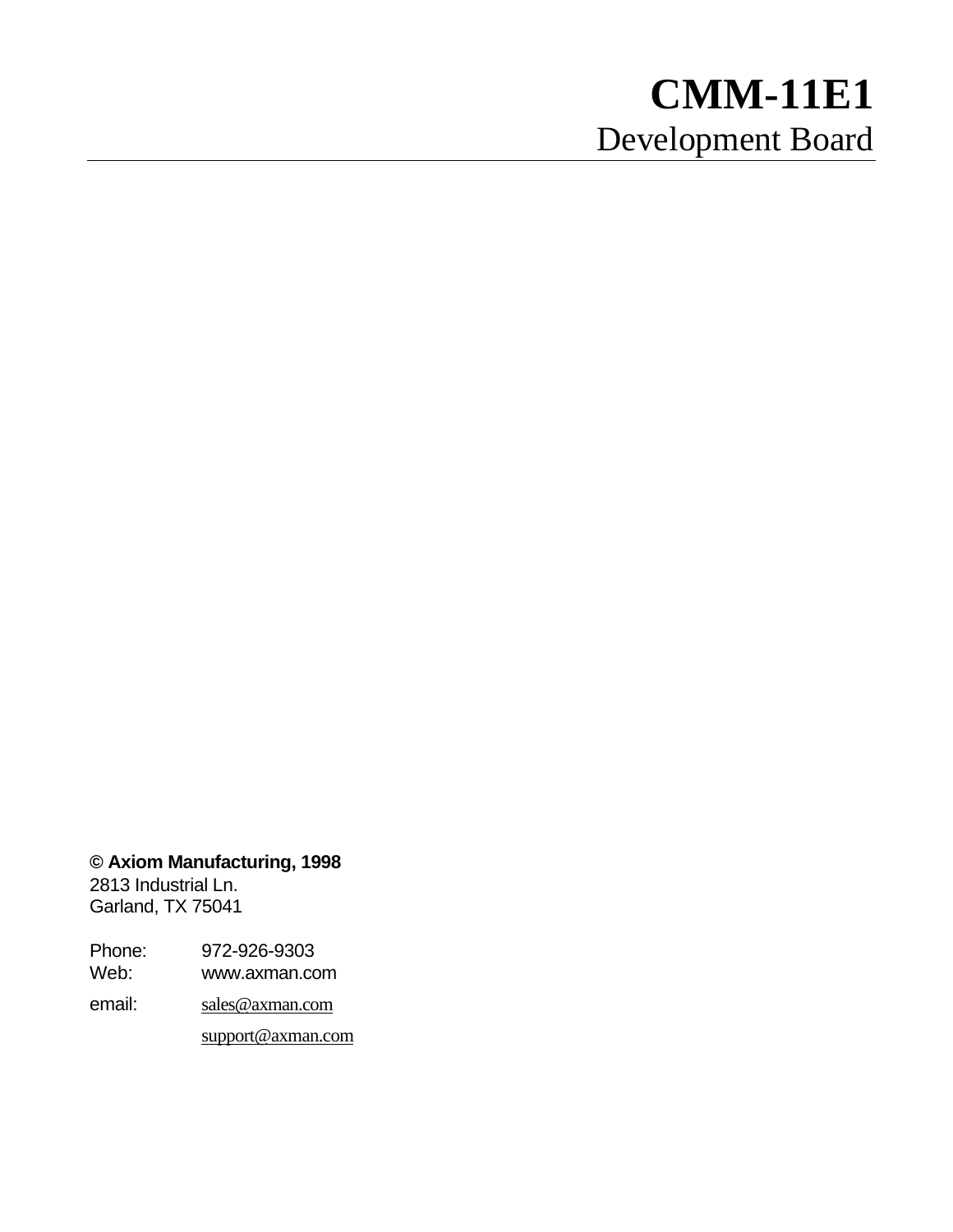## **TABLE OF CONTENTS**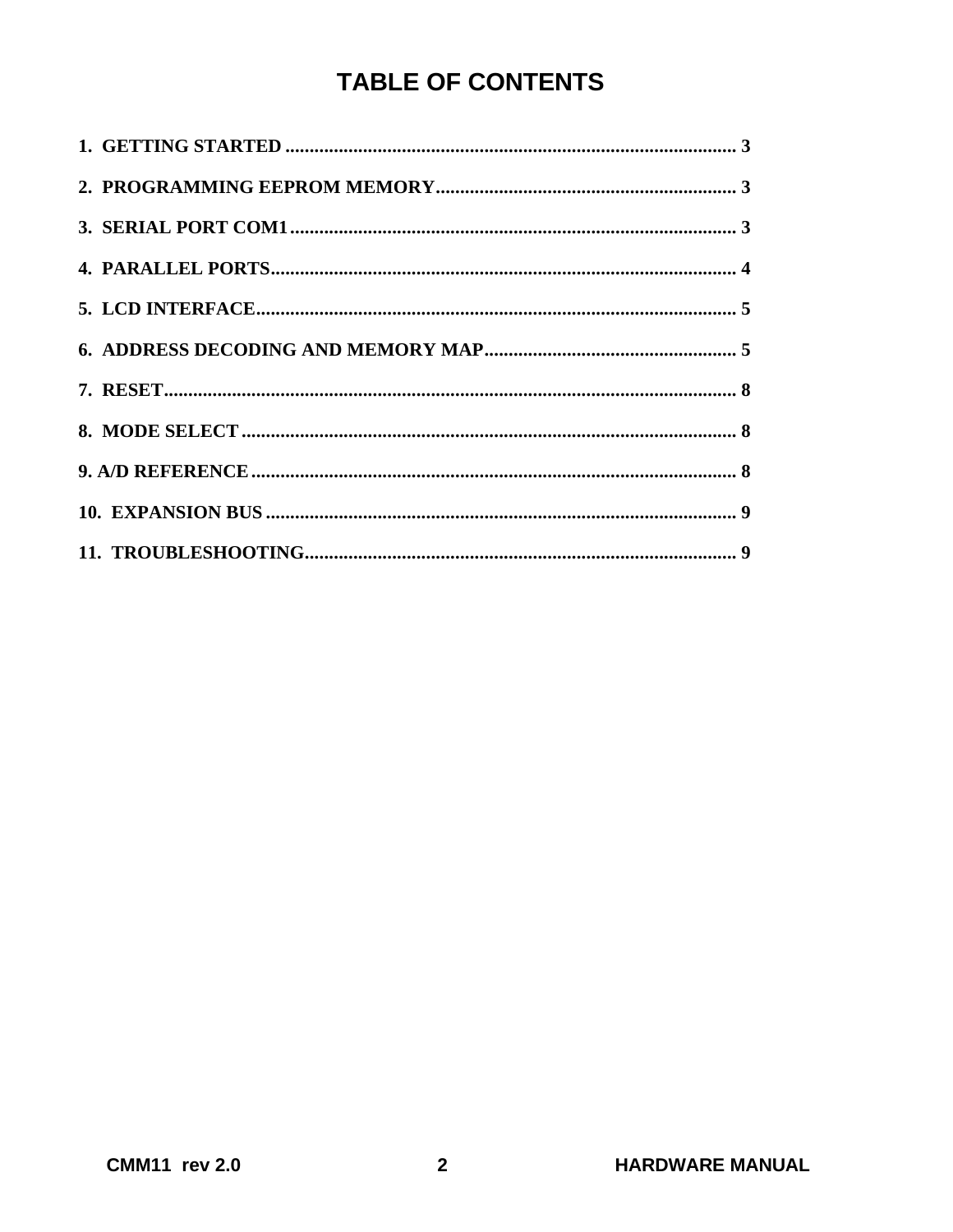## **1. GETTING STARTED**

The Axiom CMM11 single board computer is a fully functional miniature development board complete with EEprom program memory, regulated power supply, LCD Interface, Keypad Interface, and buss expansion. The CMM11 is preprogrammed with the buffalo monitor at the factory. Primary interface to the board is through the COM1 serial port. Connect COM1 serial port to a serial port on the PC using a standard male to female 9 pin serial cable.

Communications settings are 9600 baud, 1start, 1stop, 8data, no parity. Most any communications program that can be set to these parameters will work with this system. Even the Terminal feature in Windows 3.1\* will do an adequate job.

After the serial cable is connected, apply 6V to 15VDC power to the board at the battery connection. Use caution and observe the polarity of the power connections. If everything is working properly, the Buffalo Monitor prompt will appear on the PC display.

## **2. PROGRAMMING EEPROM MEMORY**

Programming is performed by using the AX11E.EXE program for DOS or the AxIDE program for Windows, supplied on the utility disk. The programming utility allows external EEprom Program Memory, Configuration register, and internal 68HC11 EEprom programming.

The Programming utility interfaces to the CMM11 board while the 68HC11 is in Bootstrap Mode. For CMM11 programming follow the steps below:

- 1. Install Jumpers JP1, JP2, and JP6.
- 2. A RESET jumper can be installed on BUS\_PORT Connector pins 39 and 40.
- 3. Apply power to CMM11 board and start programming utility.
- 4. Verify that External Program Memory S19 object files are properly addressed.
- 5. After programming, remove JP1, JP2, and JP6 for normal operation.

## **3. SERIAL PORT COM1**

COM1 is a simple, three wire asynchronous serial interface with hard wired Clear to Send (CTS) and Data Terminal Ready (DTR). It is driven by the 68HC11 internal SCI port using I/O pins PD0 and PD1. These two logic level signals are coupled thru a RS232 level shifter to the COM1 connector. The interface can be snapped off to reduce board size if not required after programming.

#### **SERIAL PORT CONNECTIONS**

|     | O 5 GND |                                           |
|-----|---------|-------------------------------------------|
| 9 O |         |                                           |
|     | O 4     |                                           |
| 8 O |         |                                           |
|     | O 3 RXD | COM <sub>1</sub>                          |
| 7 O |         | <b>DB9S Style Connector</b>               |
|     | O 2 TXD |                                           |
| 6 O |         | Permanent Jumpers between following pins: |
|     |         | 4 to 1 and 6, 7 to 8                      |
|     |         |                                           |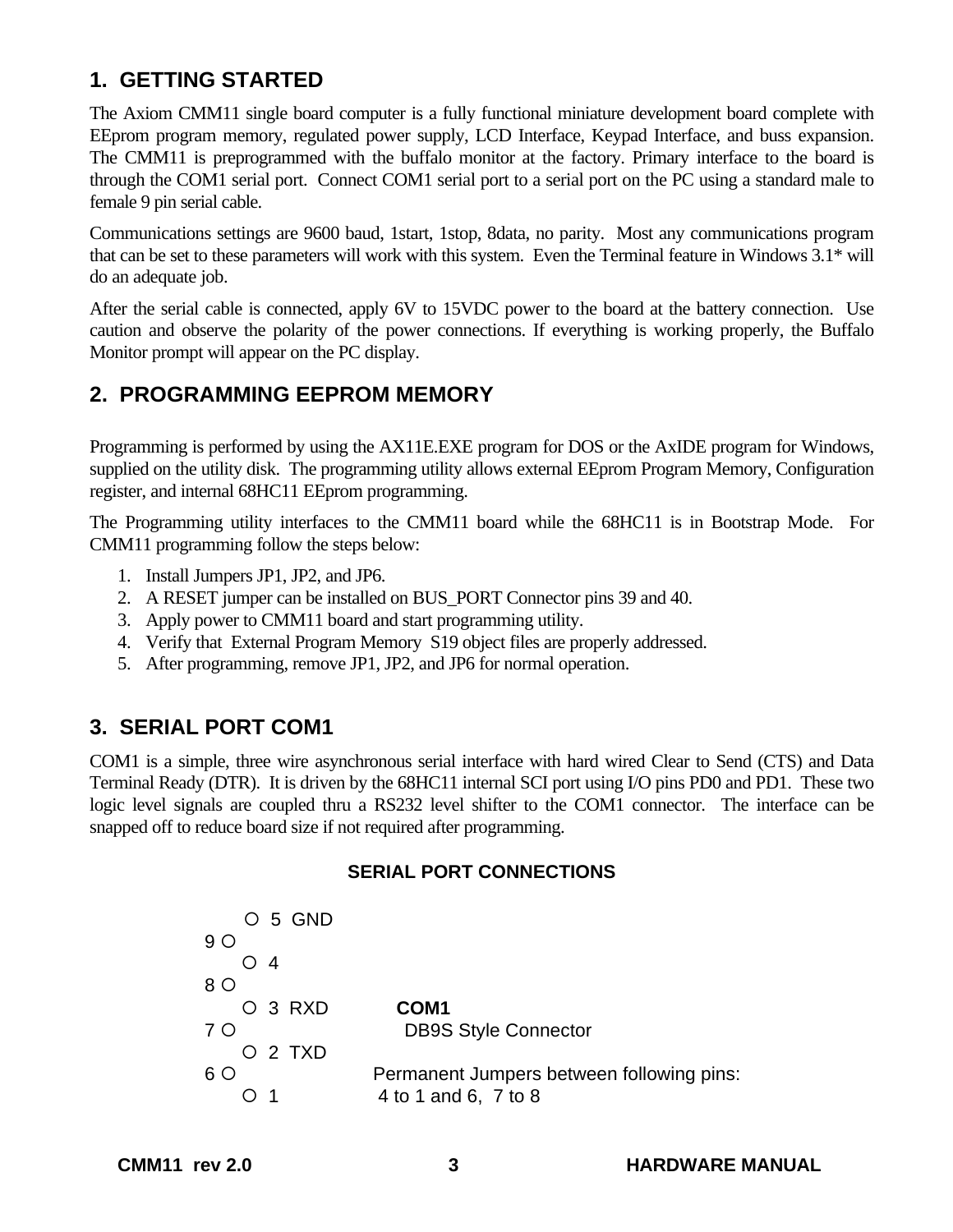## **4. PARALLEL PORTS**

The 68HC11 is configured for expanded/multiplexed mode. It uses Port B and Port C for address and data buss to external memory and memory mapped I/O devices. This leaves CPU Port D, Port A, and Port E to provide all other parallel I/O from the controller. All remaining CPU port lines serve dual functions with internal CPU peripherals such as the timer subsystem and port A, the A/D converter on port E, and the SPI or SCI on port D. All port lines are limited to sinking and sourcing approximately 1mA. maximum.

#### **CPU\_PORT CONNECTOR**

The CPU PORT connector is a dual row 10 pin Berg-style connector (20 pins total) which is configured as follows:

 19 17 15 13 11 9 7 5 3 1  $0&0&0&0&0&0&0&0&\square \end{array}$  $0.0.0.0.0.0.0.0.0.0$ 20 18 16 14 12 10 8 6 4 2

| PIN | <b>FUNCTION</b> | <b>PIN</b>     | <b>FUNCTION</b> |
|-----|-----------------|----------------|-----------------|
| 1   | PA <sub>0</sub> | $\overline{2}$ | PA <sub>1</sub> |
| 3   | PA <sub>2</sub> | 4              | PA <sub>3</sub> |
| 5   | PA4             | 6              | PA <sub>5</sub> |
| 7   | PA <sub>6</sub> | 8              | PA7             |
| 9   | PE7             | 10             | PE <sub>3</sub> |
| 11  | PE6             | 12             | PE <sub>2</sub> |
| 13  | PE <sub>5</sub> | 14             | PE <sub>1</sub> |
| 15  | PE4             | 16             | PE <sub>0</sub> |
| 17  | VRL             | 18             | VRH             |
| 19  | GND             | 20             | $+5V$           |

#### **SS:KEYPAD CONNECTOR**

The SS:Keypad Connector is an ten position connector that implements 4 bits of PortD and 4 bits of PortE as a simple serial or keypad interface. This interface provides connection for the SPI port on PortD as a Simple Serial interface or may be implemented as a software keyscan for a passive Keypad. Keypad Connector pinout follows:

> 1 2 3 4 5 6 7 8 9 10  $\Box\circ\circ\circ\circ\circ\circ\circ\circ\circ$ +5 Gnd D2 D3 D4 D5 E0 E1 E2 E3

PD0 and PD1 are used by the HC11 SCI to implement COM1. PD<2:5> are used by the HC11 SPI to implement the SS:KEYPAD port. These port D lines can also be used for parallel I/O, but then they will not be available for COM1 and the SS:KEYPAD port. Use caution when assigning port D lines to functions other than COM1 and the SS:KEYPAD port .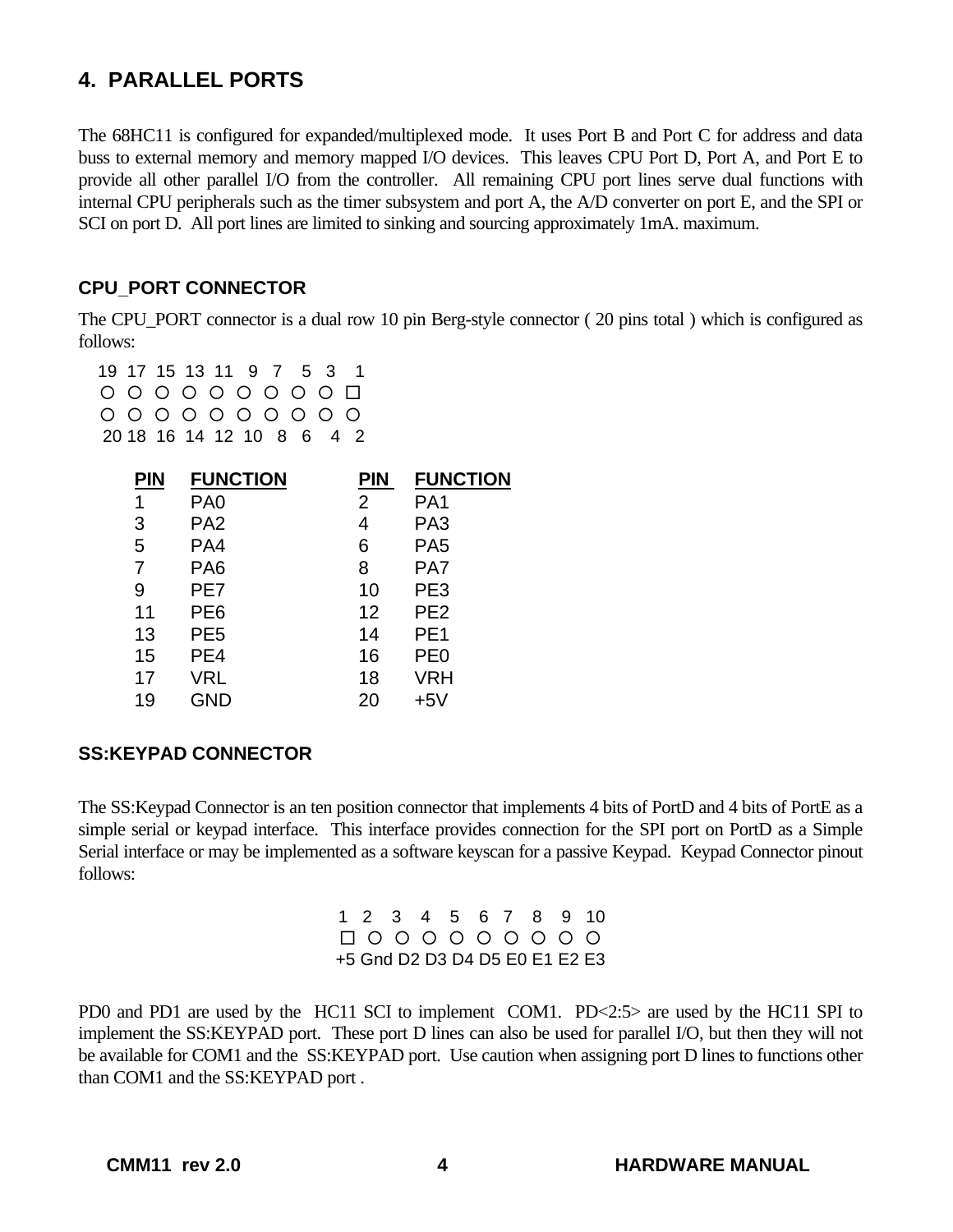PE0 to PE3 are used on the SS:KEYPAD port as row inputs. Use caution if used as A/D channel inputs as the SS:KEYPAD port has 100K pull-down resistors attached to these lines. R8, R9, R10, and R21 can be removed to isolate PortE 0 to 3 for A/D functions.

#### **5. LCD INTERFACE**

The LCD interface is connected to the data buss and memory mapped to locations B5F0 and B5F1. It supports all OPTREX\* DMC series displays up to 80 characters. Power, ground, and VEE are available at the LCD\_PORT connector on the card. The LCD VEE (Contrast) pin is normally grounded on the CMM11 board. VEE (Contrast) Adjustment can be supplied by factory option.

#### **LCD\_PORT CONNECTOR**

|  |  | 14 12 10 8 6 4 2 |  |
|--|--|------------------|--|
|  |  | 0 0 0 0 0 0 0    |  |
|  |  | 0 0 0 0 0 0 0    |  |
|  |  | 13 11 9 7 5 3 1  |  |

| <b>FUNCTION</b> | <b>PIN</b> | <b>FUNCTION</b> |
|-----------------|------------|-----------------|
| <b>GND</b>      | 2          | $+5$            |
| VEE             |            | A <sub>0</sub>  |
| R/W             | 6          | <b>LCDCS</b>    |
| D0              | 8          | D1              |
| D <sub>2</sub>  | 10         | D <sub>3</sub>  |
| D4              | 12         | D <sub>5</sub>  |
| ገ6              | 14         |                 |
|                 |            |                 |

## **6. ADDRESS DECODING AND MEMORY MAP**

Address decoding is accomplished using a GAL16V8 programmable logic device. Address lines A<8:15>, AS (address strobe), R/W (read/write), and E (clock) are processed to provide the memory control signals as shown below by default. Custom configurations, differing from that shown below, are also possible. Contact the factory for assistance in redefining the memory map if required.

- OE Output enable to U5, U6, and BUS\_PORT
- WR- Write enable to U5 and BUS PORT. JP6 enables WR to U6.
- M1- Chip select to U5 RAM. CMM11e1-8 =  $8K$  from \$2000 to \$3FFF (mirrored at \$6000 to \$7FFF), CMM11e1-32 = 32K from \$0000 to \$7FFF.
- M2- Chip select to BUS PORT. CMM11e1-8  $= 24K$  from \$8000 and \$DFFF, except \$B580 through \$B7FF inclusive. Not Available on CMM11e1-32.
- M3- Chip select to U6. CMM11e1-8 =  $8K$  from \$E000 to \$FFFF.

CMM11e1-32 = 32K from \$8000 to \$FFFF except \$B580 through \$B7FF.

P- Peripheral Access CS0 - CS7. B580 through B5FF.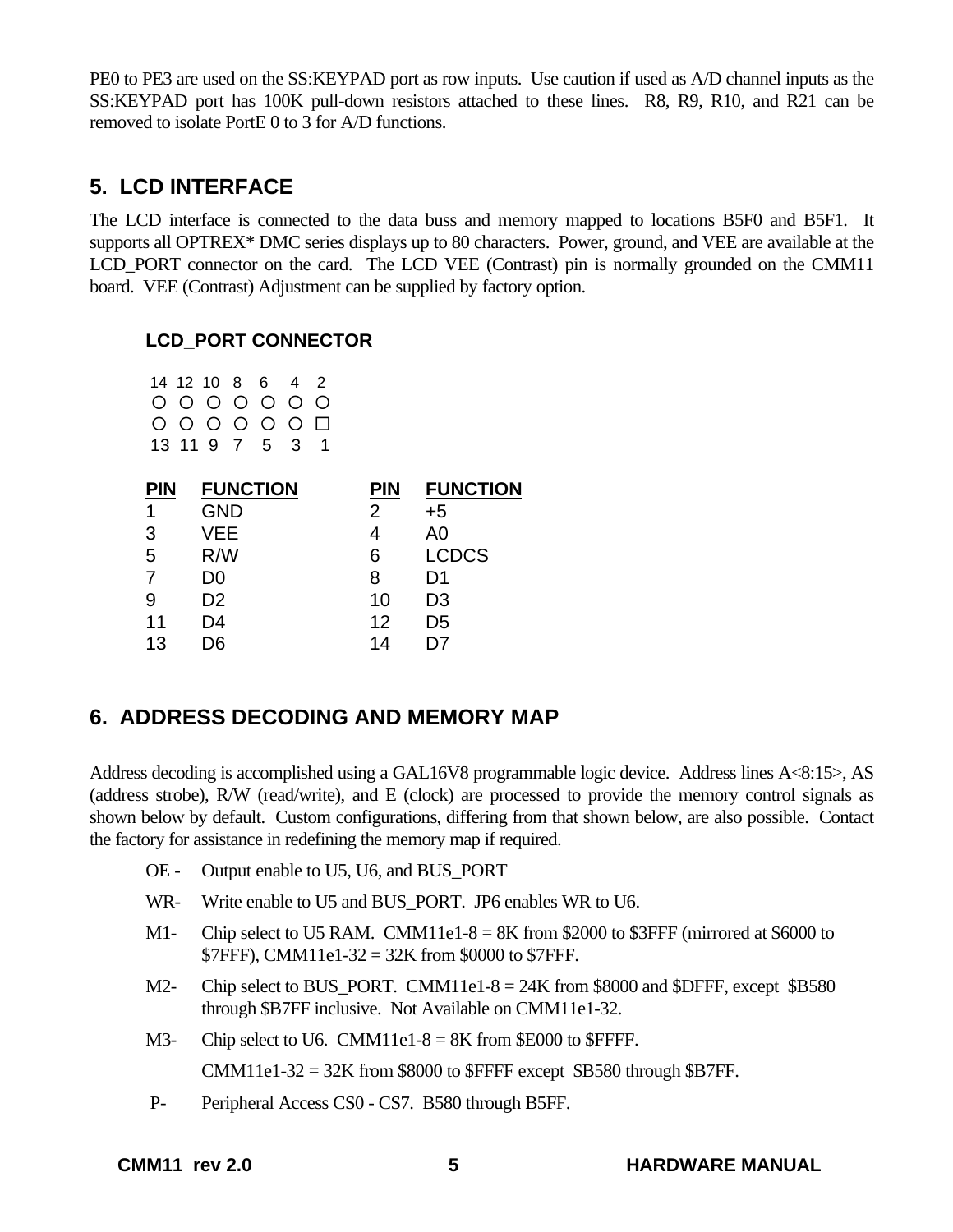All of these signals except P are active low. P is active high. Signal line M2 is dedicated to the BUS\_PORT expansion connector allowing M2 to work in conjunction with the CS and Address lines to implement off board, page banked memory on the CMM11e1-8 board.

U5 is intended to be either an 8k or a 32k RAM. U7 is to be used primarily for Program EEPROM but it can also accomodate EPROM for lower board cost at high volumes. Contact Axiom with your requirement for custom configurations.

Peripheral Access 'P' is used in conjunction with A<4:6>, and AS to generate CS<0:7>. Each of these eight chip selects controls sixteen bytes in the memory map from B580 through B5FF. CS7 is used by the LCD\_PORT. CS<7:0> are brought out to the BUS\_PORT where they can be used to control peripherals external to the CMM11 board. See the Memory Map for further clarification.

#### **MEMORY DEVICE OPTION SELECTION JUMPERS**

Device selection jumpers for U5 and U6 are surface mount component pads on the bottom of the board. These jumpers are installed at the factory in the default positions but are described here for convience. The U2 16V8 GAL is programmed for the specific memory size at the factory, jumper options may have no effect on actual memory map of memory device.

#### **CMM11e1-8 Defaults:**

**U5** - **JP3** for **8K** device = **Closed:** 8K from 2000 hex to 3FFF hex and mirrored at 6000 - 7FFF. Recommended position for Buffalo Monitor and Small C operation. No segmentation occurs.

Option: **Open:** 8K from 0000 hex to 1FFF hex and mirrored at 2000 - 3FFF, 4000 - 5FFF, and 6000 - 7FFF. This position will allow CPU internal Ram and I/O ports to segment the 8K address space.

**U6 - JP4 Closed, JP5 Open =** 8K from E000 hex to FFFF hex.

**JP6** = Write Protect if Open or Write Enable if Closed.

#### **CMM11e1-32 Defaults:**

- **U5 JP3** for **32K** device  $=$  **Closed:** 32K from 0000 hex to 7FFF hex
- **U6 JP4 Closed, JP5 Open =** 32K from 8000 hex to FFFF hex. Excluding B580 through B7FF hex. **JP6** = Write Protect if Open or Write Enable if Closed.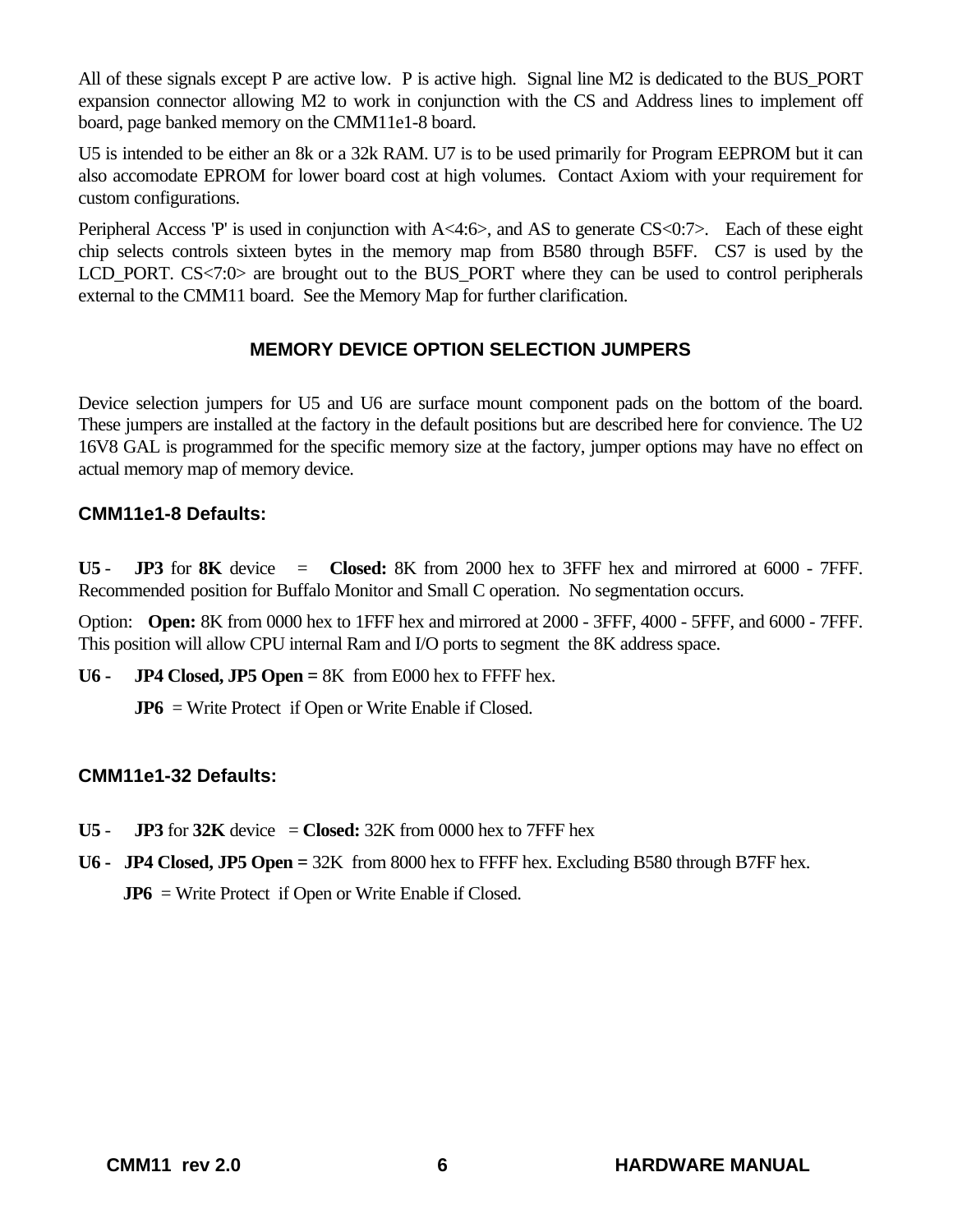#### **MEMORY MAP**

This memory map is for an HC11e1 as used in this development board. Other HC11 devices in the A series may also be used, as well as devices in the E and F series. These optional devices differ in the amount of internal RAM, ROM, EEPROM available and the factory default value of the CONFIG register. Consult the technical reference for the specific device you are using for additional information.

|                                                          | <b>CMD11e1-8</b>  |                                                                                               |          |            | <b>CMD11e1-32</b> |  |                                                                                                                                               |  |          |                        |
|----------------------------------------------------------|-------------------|-----------------------------------------------------------------------------------------------|----------|------------|-------------------|--|-----------------------------------------------------------------------------------------------------------------------------------------------|--|----------|------------------------|
| <b>SFFFF</b>                                             |                   | EEPROM (U6) PROGRAM 8 K                                                                       |          |            |                   |  | EEPROM (U6) PROGRAM                                                                                                                           |  |          | 18.4K                  |
| \$E000<br>\$B800                                         | $- - - - - -$     | \$DFFF M2 Select (BUS_PORT) 10.2K                                                             |          |            |                   |  |                                                                                                                                               |  |          |                        |
| \$B7FF                                                   |                   | <b>HC11 INTERNAL EEPROM</b>                                                                   |          |            |                   |  |                                                                                                                                               |  | 512 Byte |                        |
| \$B600 --<br>\$B5FF                                      |                   | CS7 (BUS_PORT)                                                                                |          |            |                   |  |                                                                                                                                               |  | 12Byte   |                        |
| \$B5F4<br>\$B5F3                                         |                   |                                                                                               |          |            |                   |  | $$B5F2 - $B5F3 =$ Reserved<br>\$B5F1 = Data Register                                                                                          |  |          |                        |
|                                                          |                   |                                                                                               | LCD_PORT |            |                   |  | $$B5F0 = Command Register$                                                                                                                    |  | 4 Byte   |                        |
| \$B5F0 --------<br>\$B5EF<br>\$B5E0 --------             |                   | CS <sub>6</sub>                                                                               |          | (BUS_PORT) |                   |  |                                                                                                                                               |  | 16 Byte  |                        |
| \$B5DF                                                   | \$B5D0 ---------  | CS <sub>5</sub>                                                                               |          | (BUS_PORT) |                   |  |                                                                                                                                               |  | 16 Byte  |                        |
| \$B5CF                                                   | \$B5C0 --------   | CS4                                                                                           |          | (BUS_PORT) |                   |  |                                                                                                                                               |  | 16 Byte  |                        |
| \$B5BF                                                   | \$B5B0 ---------  | CS <sub>3</sub>                                                                               |          | (BUS_PORT) |                   |  |                                                                                                                                               |  | 16 Byte  |                        |
| \$B5AF                                                   |                   | CS <sub>2</sub>                                                                               |          | (BUS_PORT) |                   |  |                                                                                                                                               |  | 16 Byte  |                        |
| \$B59F                                                   | \$B5A0 ---------- | CS <sub>1</sub>                                                                               |          | (BUS_PORT) |                   |  |                                                                                                                                               |  | 16 Byte  |                        |
| \$B590<br>\$B58F                                         | ----------        | CS <sub>0</sub>                                                                               |          | (BUS_PORT) |                   |  |                                                                                                                                               |  | 16 Byte  |                        |
| \$B580<br>\$B57F                                         | ----------        |                                                                                               |          |            |                   |  | M2 Select (BUS_PORT) 13.7K EEPROM (U6) PROGRAM                                                                                                |  | 13.7K    |                        |
| \$8000<br>\$7FFF                                         |                   | RAM (U5) {mirrored}                                                                           |          | 8K         |                   |  |                                                                                                                                               |  |          |                        |
| \$6000<br>\$3FFF                                         |                   | RAM (U5) {mirrored} 8K                                                                        |          |            |                   |  | <b>RAM (U5)</b>                                                                                                                               |  | 28.6K    |                        |
| \$2000                                                   |                   |                                                                                               |          |            |                   |  |                                                                                                                                               |  |          |                        |
| \$1040<br>\$103F<br>\$103D<br>\$103C<br>\$1039           |                   | <b>CONFIG</b><br><b>INIT</b><br><b>HPRIO</b><br><b>OPTION</b>                                 |          |            |                   |  |                                                                                                                                               |  |          |                        |
| \$102F<br>\$102E<br>\$102D<br>\$102C<br>\$102B<br>\$1029 |                   | <b>SCDR</b><br>SCSR <sub>2</sub><br>SCCR <sub>2</sub><br>SCCR1<br><b>BAUD</b><br><b>SPSR</b>  |          |            |                   |  | <b>HC11 INTERNAL REGISTERS</b><br><b>PARTIAL LISTING</b><br>SEE HC11 REFERENCE MANUAL<br>FOR COMPLETE LISTING AND<br><b>USAGE INFORMATION</b> |  |          |                        |
| \$1028<br>\$1026<br>\$1025<br>\$1024<br>\$1020<br>\$100F |                   | <b>SPCR</b><br><b>PACTL</b><br>TFLG <sub>2</sub><br>TMSK <sub>2</sub><br>TCTL1<br><b>TCNT</b> |          |            |                   |  | THIS REGISTER BLOCK CAN BE<br><b>RELOCATED TO ANY UNUSED</b><br><b>4K BOUNDARY TO PROVIDE A</b><br><b>CONTIGUOUS RAM SPACE</b>                |  |          |                        |
|                                                          |                   | <b>CMM11 rev 2.0</b>                                                                          |          |            |                   |  | 7                                                                                                                                             |  |          | <b>HARDWARE MANUAL</b> |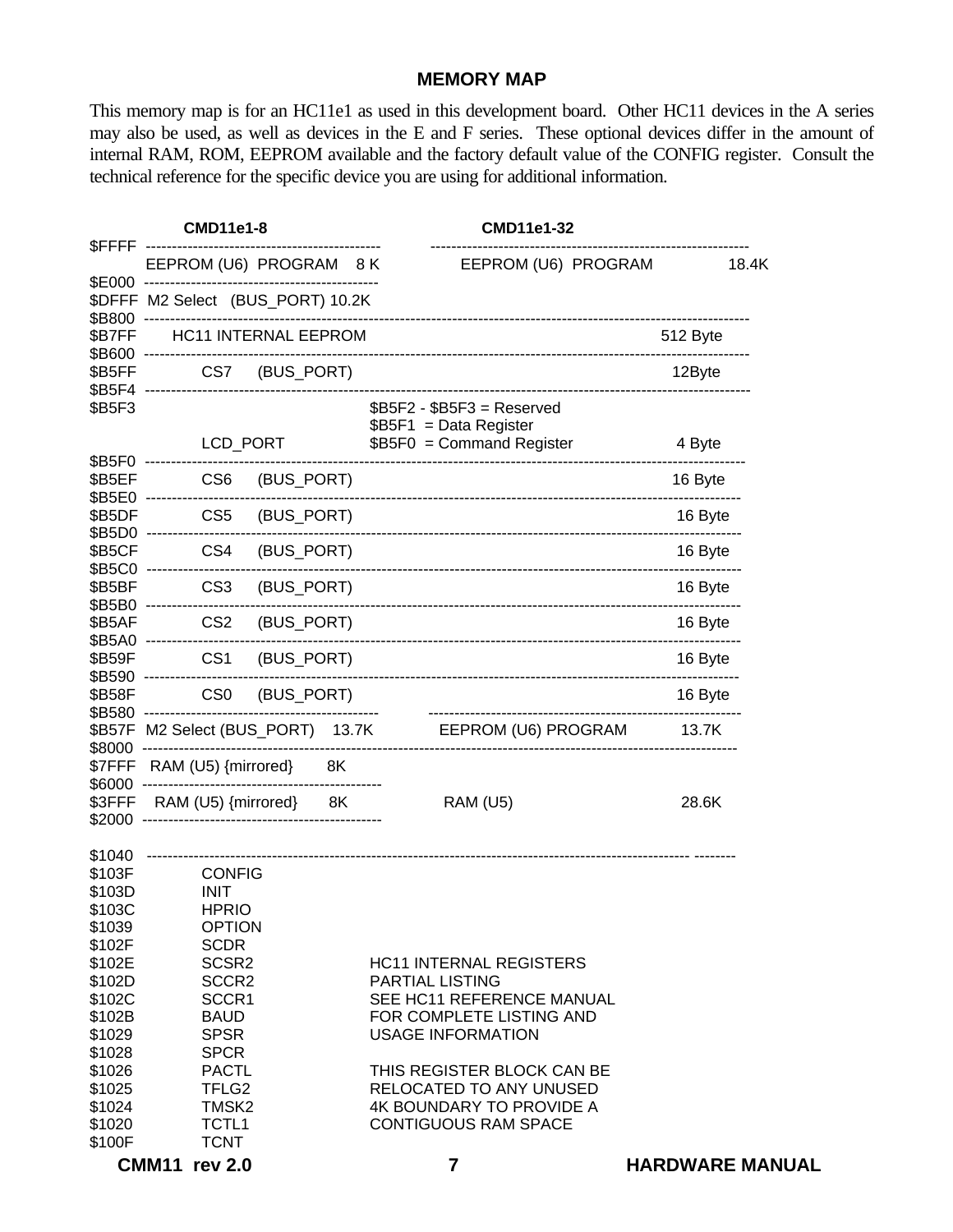| \$100E  | <b>TCNT</b>              | THE REGISTERS WILL APPEAR AS  |          |
|---------|--------------------------|-------------------------------|----------|
| \$100D  | OC <sub>1</sub> D        | SHOWN HERE ON INITIAL POWER   |          |
| \$100C  | OC <sub>1</sub> M        | UP/RESET OF THE CMM11e1 BOARD |          |
| \$100B  | <b>CFORC</b>             |                               |          |
| \$100A  | <b>PORTE</b>             |                               |          |
| \$1009  | <b>DDRD</b>              |                               |          |
| \$1008  | <b>PORTD</b>             |                               |          |
| \$1007  | <b>DDRC</b>              |                               |          |
| \$1005  | <b>PORTCL</b>            |                               |          |
| \$1004  | <b>PORTB</b>             |                               |          |
| \$1003  | <b>PORTC</b>             |                               | 64 Byte  |
| \$1002  | <b>PIOC</b>              |                               |          |
| \$1000  | <b>PORTA</b>             |                               |          |
| \$0FFF- |                          |                               |          |
|         | Not Used                 | <b>RAM (U5)</b>               | 3.8 K    |
| \$01FF  |                          |                               |          |
|         | <b>HC11 INTERNAL RAM</b> |                               | 256 Byte |
| \$0000  |                          |                               |          |

## **7. RESET**

Reset is provided by an 8054 low voltage detector when Vdd falls below approximately 4.4 volts. If the CMM11 board is operated from batteries, the standard battery source should be 6V ( 4 x 1.5V AA cells) for optimum life. Allowing the MCU to sleep for maximum battery life will require an external wakeup source connected to the IRQ pad and software support.

#### **8. MODE SELECT**

The MODA and MODB pins of the HC11 are pulled high by two 10k resistors. This is the normal EXPANDED MODE configuration. Installing option jumpers JP1 and JP2 and applying a RESET will place the MCU in BOOTSTRAP MODE. This mode is required for programming the CMM11 board with CMM11.EXE software.

These two jumpers allow selection of any of the following modes of operation:

| <b>MODE OF OPERATION</b>  |
|---------------------------|
| <b>Special Bootstrap</b>  |
| <b>Special Test</b>       |
| Normal Single Chip        |
| Normal Expanded (default) |
|                           |

## **9. A/D REFERENCE**

The VRH and VRL lines from the HC11 are connected to +5v through R3 and to ground through R2 respectively. These two surface mount resistors are on the bottom (solder) side of the circuit board. The resistors are indentified on the silk screen by their reference designators and the dashed line box that surrounds them. The appropriate resistor(s) need to be removed in order to apply an external reference to the VRH and/or VRL connections on the MCU\_PORT.